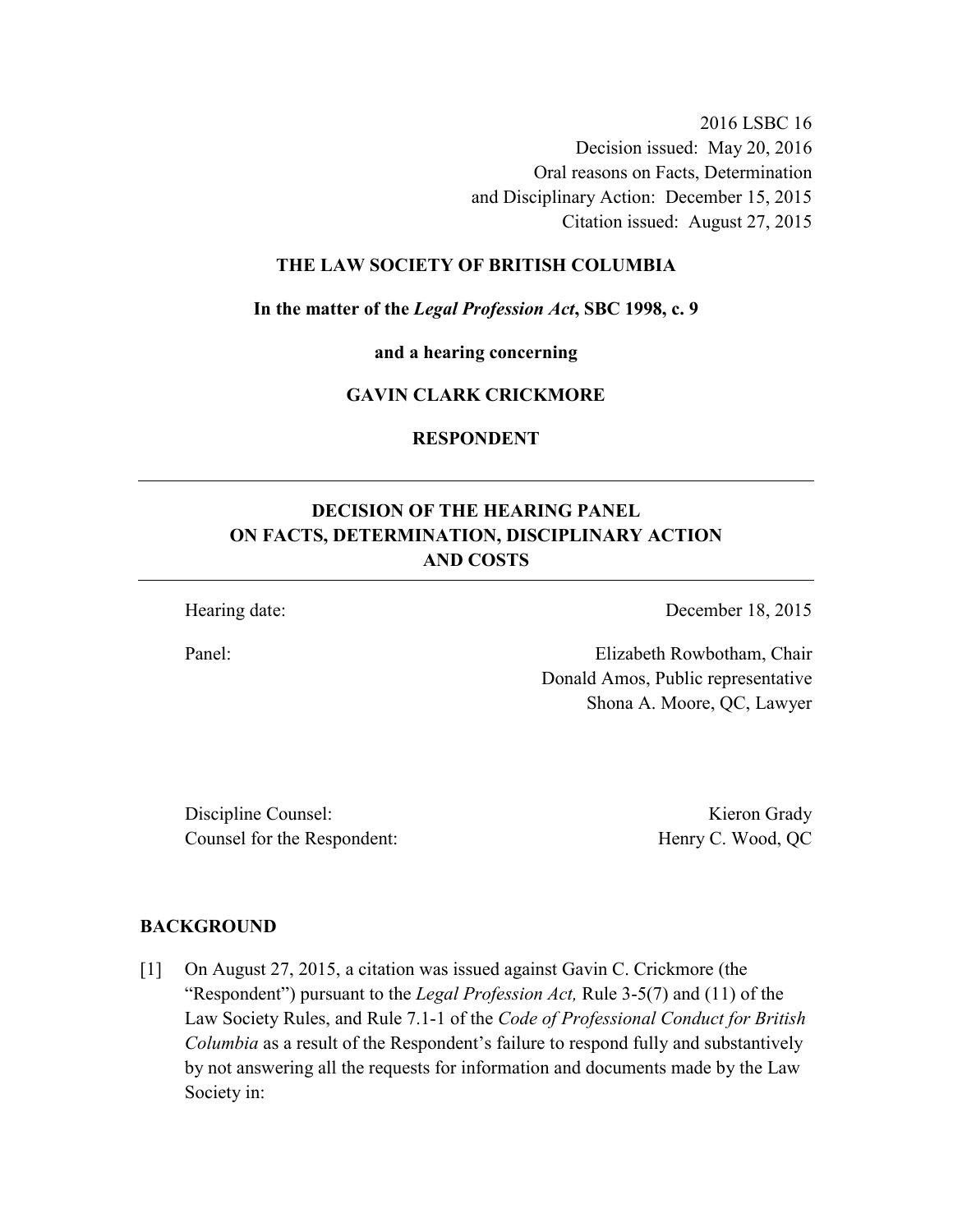- (a) an email dated February 19, 2015;
- (b) a letter dated March 19, 2015;
- (c) an email dated April 22, 2015; and
- (d) an email dated May 5, 2015.
- [2] The Respondent admits that the citation was served in accordance with Rule 4-15, and this citation proceeded by way of summary hearing pursuant to Rule 4-33.
- [3] The Law Society has the onus of proving the allegations in the citation on a balance of probabilities.
- [4] During the hearing the Respondent gave oral evidence to explain, rather than contradict, the facts advanced by the Law Society. The Respondent admits that he engaged in professional misconduct when he failed to respond promptly and fully to a Law Society request that he provide additional documentation and information potentially relevant to the Law Society's investigation of a complaint made by JL.
- [5] The Law Society asked the Panel to impose a fine of \$4,000 and an order to pay costs in the amount of \$1,772.50. The Respondent agreed to costs of \$1,772.50.
- [6] At the conclusion of the hearing we gave an oral decision, with these written reasons to follow, that the Respondent:
	- (a) engaged in professional misconduct as alleged;
	- (b) must pay a fine in the amount of \$2,500;
	- (c) must pay costs in the amount of \$1,772.50; and
	- (d) the fine and costs must be paid on or before June 15, 2016.
- [7] At the conclusion of the hearing, the Panel reserved its jurisdiction to entertain an application from the Law Society and the Respondent concerning whether some parts of the materials should be sealed in order to preserve the privacy of the Respondent's professional conduct record.
- [8] On January 15, 2016, the Law Society, with the consent of the Respondent, made an application for a non-disclosure order and a sealing order on the following terms: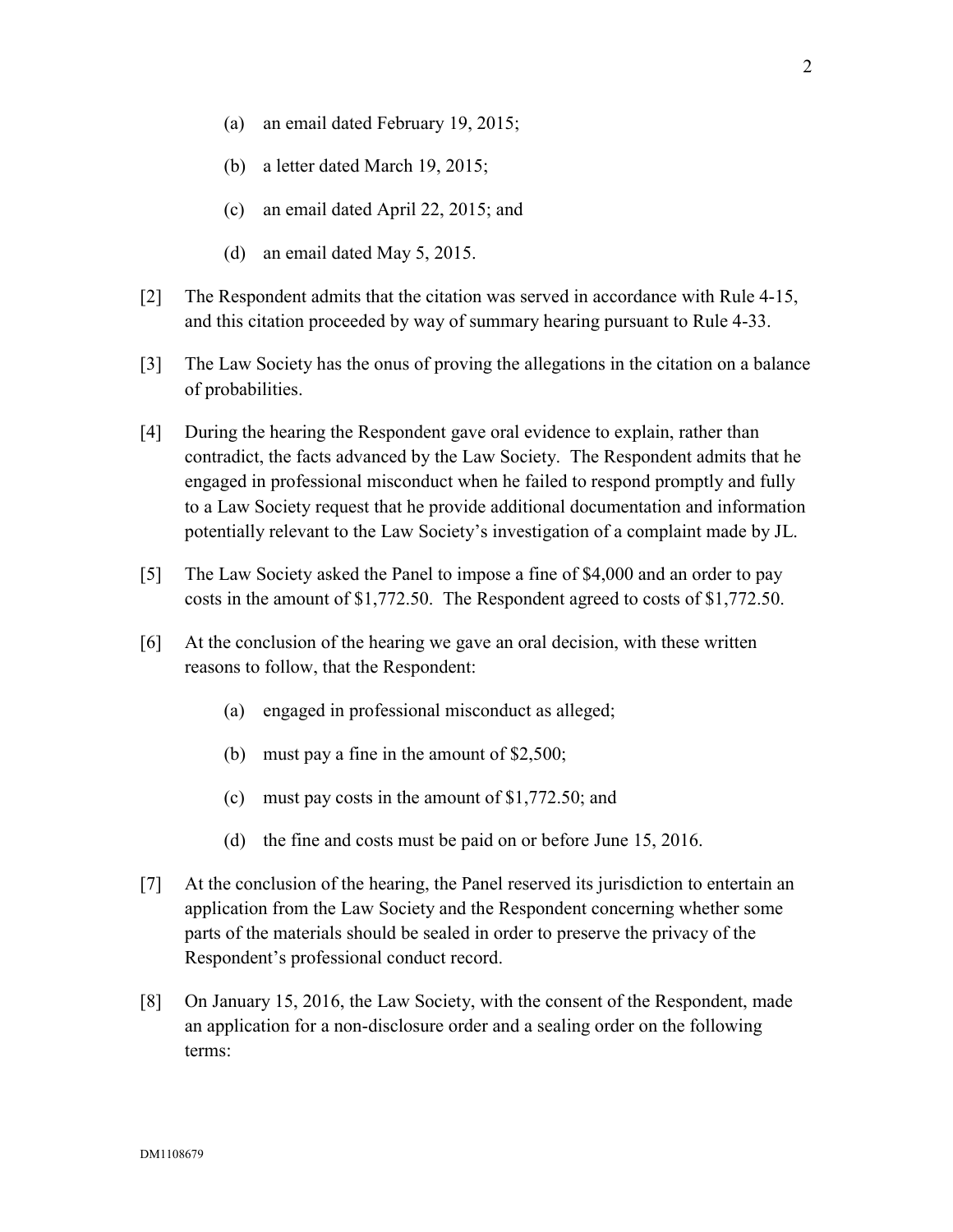- (a) if anyone who is not a party to these proceedings applies for a copy of the transcript of the proceedings, before the transcript is provided, it will be redacted to anonymize references to information that identifies the Respondent's clients, other parties and the Respondent's Professional Conduct Record ("PCR");
- (b) if anyone who is not a party to these proceedings applies for a copy of the citation (Exhibit 1 in these proceedings), identifying information about the client referred to in the citation will be anonymized;
- (c) if anyone not a party to these proceedings applies for a copy of the affidavit of Paula Kalsi (Exhibit 2 in these proceedings), all identifying information about the Respondent's client or other parties will be anonymized; and
- (d) Exhibit 5, the Respondent's PCR, be sealed.
- [9] Below are our reasons for our decision on discipline and exclusion of the public member for a portion of the hearing, and our decision and reasons on the application for a non-disclosure order and a sealing order.

#### **FACTS**

- [10] In or about 2014, JL made a complaint against the Respondent in connection with his representation of her infant child in 1995 on a "slip and fall" matter. JL complained that the Respondent did not advance her son's claim (the "L Claim") in a timely way.
- [11] When the Respondent dealt with JL in 1995, he had been called to the bar for approximately eight months and was employed as a junior litigation associate with Campney & Murphy. Campney & Murphy ceased to practise as a firm in August 2003.
- [12] In early September 2014 Ms. Kalsi wrote to the Respondent to let him know that she had been retained by the Law Society to investigate a complaint by JL regarding the L Claim and to ask the Respondent to provide an explanation of the circumstances of his involvement with JL. The response was due by October 6, 2014.
- [13] Ms. Kalsi wrote a follow-up letter to the Respondent on October 10, 2014 and, when she received no response, she left a voicemail message for him on October 27, 2014. The Respondent called her back and told her that he had been away from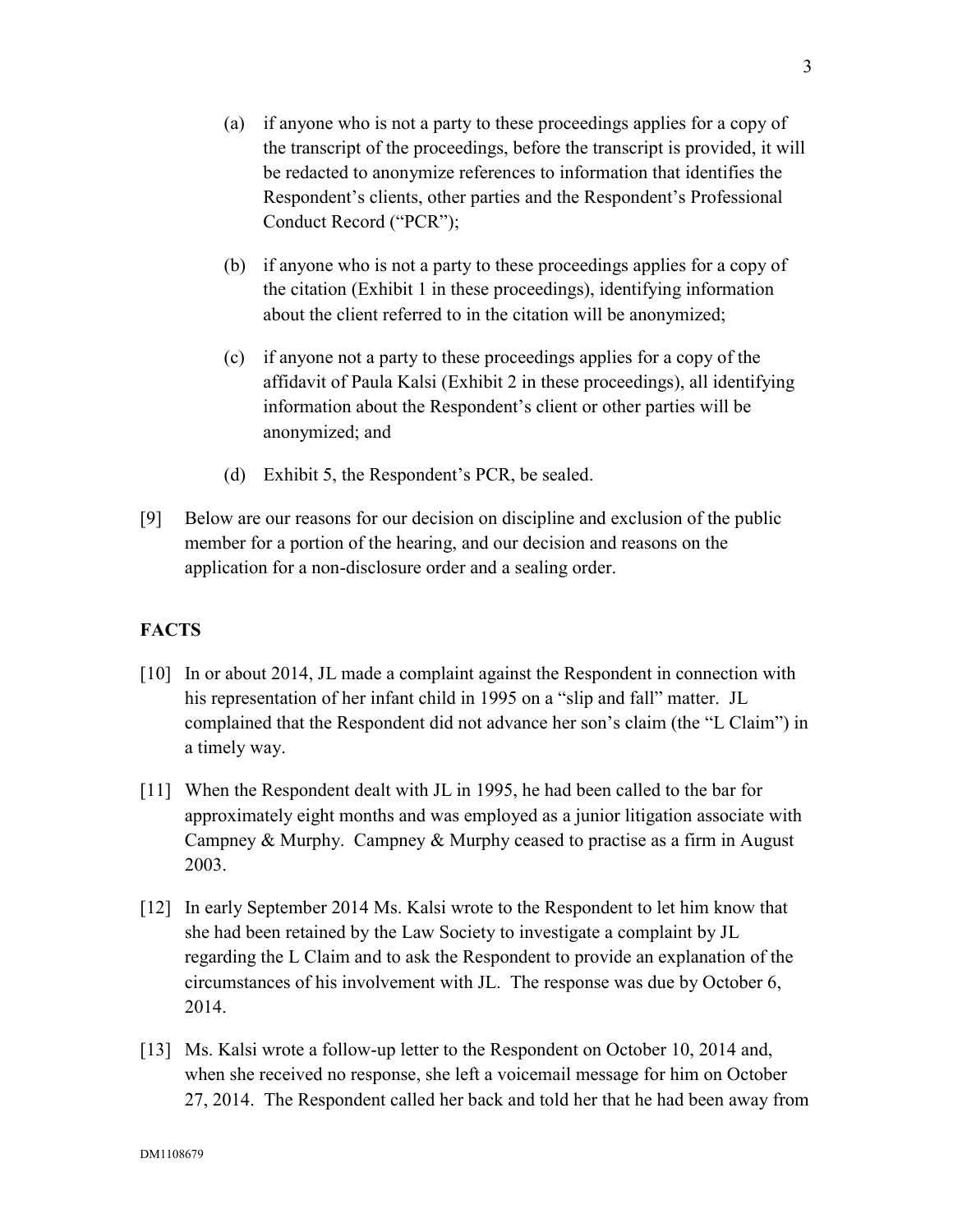work for a number of weeks, and he advised that he had a draft response prepared and that she would receive it by October 31, 2014.

- [14] The Respondent did not send in his response by October 31, 2014 but left a voicemail message for Ms. Kalsi on November 3, 2014 stating that his response needed approval by his firm and that she would receive it the next day. As things turned out, Ms. Kalsi received a series of messages from the Respondent that the review by his firm was taking longer than anticipated, and she did not receive the response until November 19, 2014.
- [15] In February 2015, Ms. Kalsi interviewed the Respondent, after which she made two requests for additional documentation and information: that the Respondent provide (a) the electronic version of his file notes and other documents regarding the L Claim; and (b) any notes of conversations or meetings with JL or her son.
- [16] Between early May and the end of June 2015, the Respondent tried to locate the electronic documents, files and notes and took steps to gain access to materials that were placed in storage subsequent to the closure of Campney & Murphy. The search was complicated by the fact that Campney & Murphy did not formally open a file in 1995. This made it difficult to locate the material associated with the L Claim. We accept on the evidence the fact that Campney & Murphy had wound down was a complicating factor for the Respondent and his efforts to locate materials.
- [17] On March 26, 2015, Ms. Kalsi received a letter from the Respondent that, amongst other things, explained that he did not have access to Campney & Murphy's file material relating to the commencement of the L Claim. By email dated April 22, 2015 Ms. Kalsi followed up with the Respondent to advise:
	- … There are still two outstanding items that you have not addressed:
	- 1. I note that you have not yet provided an electronic version of your file notes and other documents regarding the L claim. Please provide these documents.
	- 2. You were also to look into whether you had any notes of conversations or meetings with [JL and/or her son] and if so, were to provide copies of same. Please advise.
- [18] The Respondent did not promptly respond to this request. At the time, the Respondent was in the midst of a trial and had a heavy trial workload associated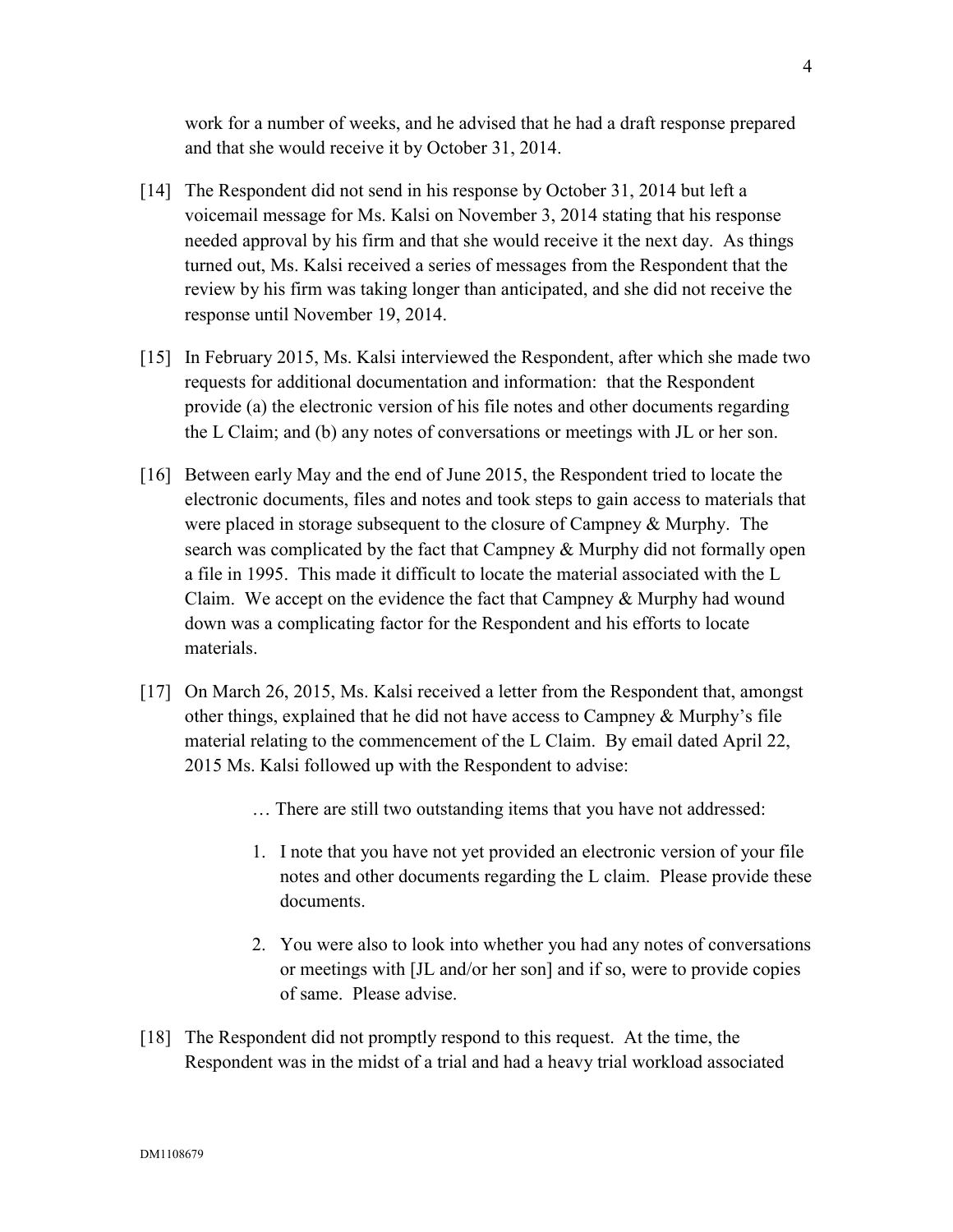with the same, but the fact of the matter is that he did not respond promptly to Ms. Kalsi's inquiry and should have done so.

- [19] We turn now to the events of May 20, 2015. The Respondent was in a mediation and received a message from his assistant that she had located some or all of the documents requested by Ms. Kalsi. That morning the Respondent spoke with Lawrence Dirk, an investigator working with Ms. Kalsi, and told Mr. Dirk that the Respondent would have the electronic file/data ready by lunchtime that day. Mr. Dirk went to the Respondent's office only to learn that the Respondent was unable to finish the data collection as he had been tied up in a mediation that day.
- [20] The Respondent testified that he had returned to the office on May 20, 2015 to discover that the materials that his assistant had identified as "being the documents" were, in fact, the wrong documents and not those sought by the Law Society.
- [21] On May 25, 2015 the Respondent received an email from Mr. Dirk asking when the electronic data would be available. That very afternoon, however, the Respondent received Ms. Kalsi's letter of the same date which simply advised the Respondent that:

… this matter is now being referred to the Discipline Committee ("Committee") for review at its meeting on June 11, 2015. I will advise the Committee that despite repeated requests to produce your electronic file and any notes you may have, you have failed to produce the same.

- [22] The Respondent testified he was surprised by Ms. Kalsi's letter as it seemed to state that the entire matter was now being referred to the Discipline Committee. He said that he "composed" himself and then returned to completing trial submissions late into that evening.
- [23] Whether it was wise or sensible to do so, we accept the Respondent's evidence that he simply assumed, at that stage, that the Discipline Committee would consider the matter and there was nothing further he could do.
- [24] We are satisfied on the evidence that, up until May 25, the Respondent could not in good faith have told Mr. Dirk or Ms. Kalsi "I can't find the notes" because the Respondent himself, had not personally reviewed the work of his assistant. By May 25, though, to use the words of the Respondent, it would have been a simple matter to tell Ms. Kalsi or Mr. Dirk, "I can't find any further documents."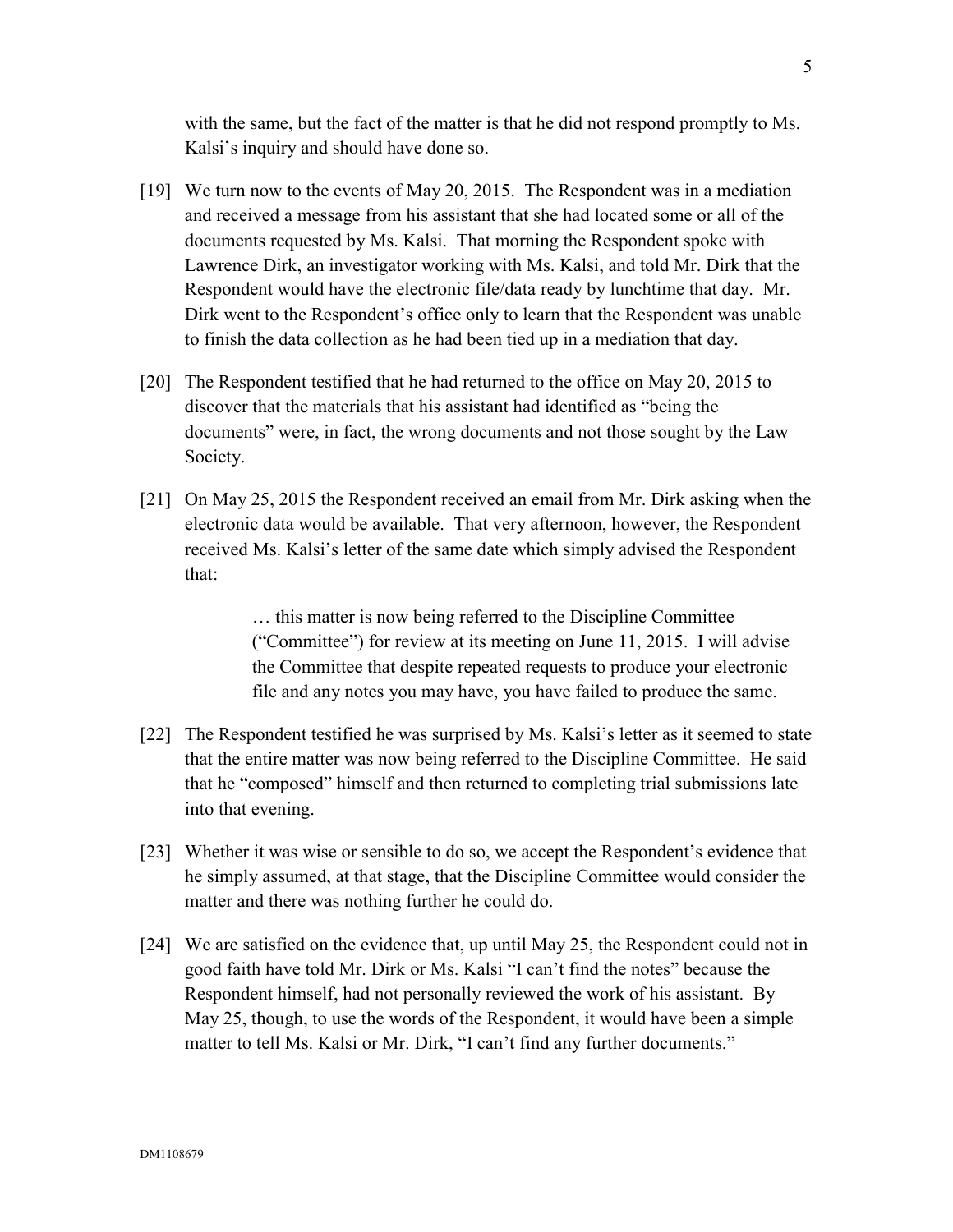- [25] Ms. Kalsi wrote to the Respondent on June 22, 2015 and set out the chronology of his failure to respond to her substantively, that is, to provide the documents, and told him that, if she did not receive the electronic file and any notes he may have regarding the L Claim on or before June 26, 2015, the matter would be referred to the Discipline Committee with a recommendation that a citation issue for his failure to respond.
- [26] By this date, the Respondent had completed his personal review, and he should have immediately told Ms. Kalsi that the documents sought by the Law Society could not be located and may not exist. The Respondent admits that he was capable of responding and could have taken steps to respond and simply failed to do so.

#### **DECISION AND REASONS ON CONDUCT**

- [27] We accept the Law Society's position and the Respondent's acknowledgment that the appropriate finding in this case is one of professional misconduct. The question of what constitutes professional misconduct, set out in *Law Society of BC v. Martin*, 2005 LSBC 16, is "whether the facts as made out disclose a marked departure from that conduct the Law Society expects from its members."
- [28] A lawyer has an obligation to respond promptly and substantively to inquiries made of the lawyer by the Law Society. The Respondent failed to meet that standard.
- [29] The Respondent acknowledges that, although he was under a great deal of pressure, including the pressures of a large trial, those work pressures and other pressures in his life do not rise to the standard of rendering him incapable of meeting his duty. We agree.

## **DISCIPLINARY ACTION**

- [30] In assessing the appropriate disciplinary action we have considered the factors enumerated in *Law Society of BC v. Ogilvie*, 1999 LSBC 17.
- [31] The Law Society suggested that a \$4,000 fine payable by April 30, 2016 was appropriate in all the circumstances. Counsel for the Law Society acknowledged that this amount fell outside the usual range of \$2,000 to \$3,000 for cases dealing with a Respondent's first citation where there is little if any other disciplinary history. The Law Society suggested a higher amount was appropriate in part because of the time period over which the Respondent failed to advise the Law Society that the documents could not be found and may not exist and on the basis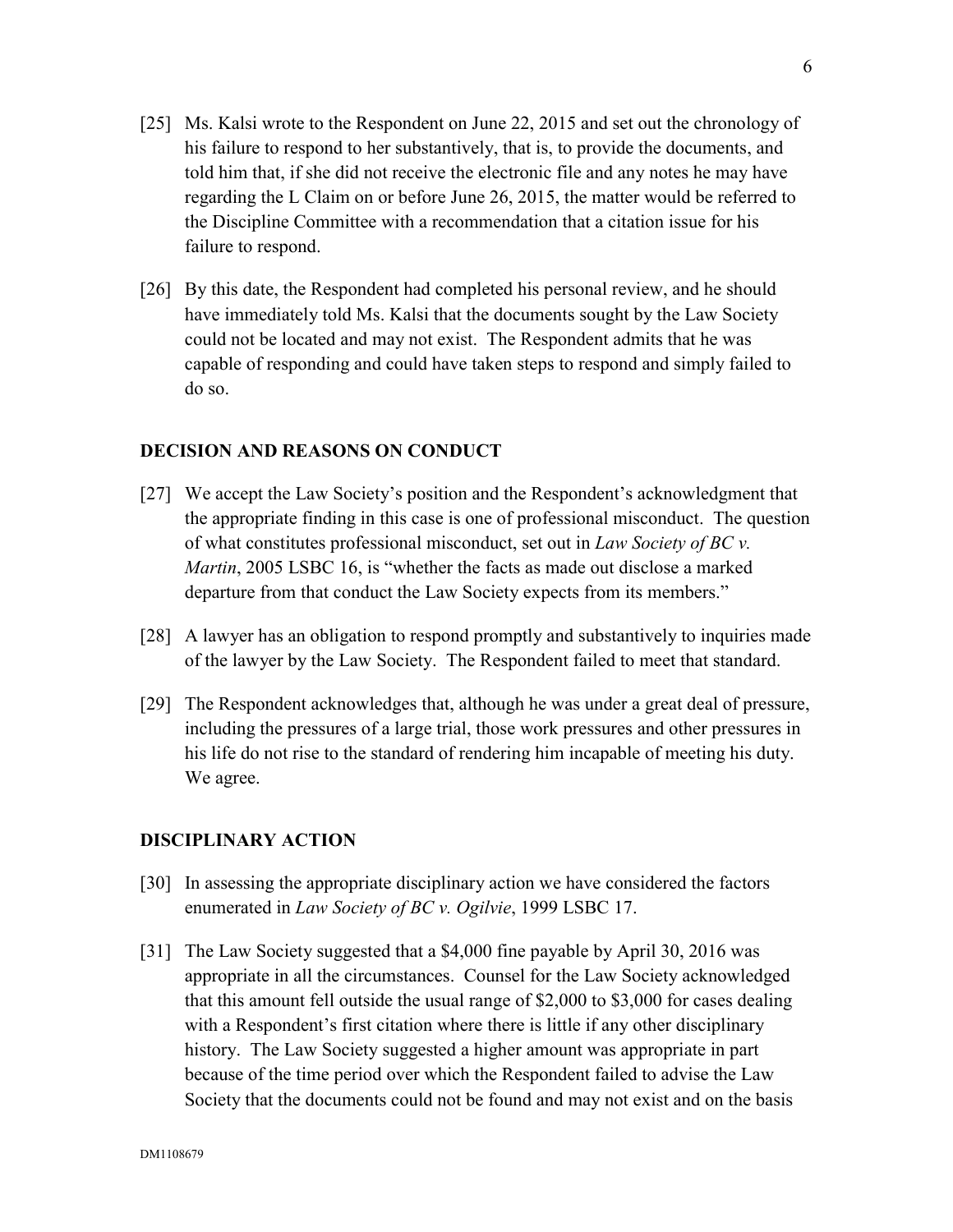that the limit on fines has recently been raised from \$20,000 to \$50,000. When viewed as a percentage of the maximum fine, counsel for the Law Society argued that a fine of \$4,000 fell within the "usual range."

- [32] In reaching our decision on disciplinary action, we have taken into account that the Respondent was called to the bar in 1995 and this is the first time a citation has been issued against him.
- [33] In our view, this is a case in which there has been no impact on the complainant, although it has resulted in a potential delay in the course of the underlying investigation of the JL complaint. This is not a case in which there has been an additional negative impact on the public, nor is it a case in which the Respondent has gained any advantage whatsoever from his misconduct.
- [34] Although they do not constitute an excuse for the Respondent's failure to respond promptly and substantively to Ms. Kalsi's request for documents and notes, we recognize the practical challenges the Respondent faced, that flowed from the fact that he was a very junior lawyer at the time he was engaged by JL and that his former firm ceased to engage in the practice of law some number of years ago.
- [35] After considering the submissions of the Law Society, we are not persuaded of the Law Society's position. Rather, we are satisfied that an appropriate penalty in this case is a fine in the amount of \$2,500 and that the Respondent pay costs in the amount sought by the Law Society, \$1,772.50.

# **DECISION AND REASONS ON EXCLUSION OF THE PUBLIC, NON-DISCLOSURE AND SEALING APPLICATIONS**

## **Exclusion of the public and Sealing application**

- [36] Pursuant to Rule 5-8, disciplinary hearings are open to the public. A member of the public attended the hearing. The Law Society and the Respondent requested that the public member be excluded for a short portion of the hearing for confidentiality reasons, and we agreed to that request.
- [37] We also grant the Law Society and the Respondent's request that Exhibit 5, the Respondent's PCR be sealed. This order applies to access to the exhibit only. The Law Society Rules mandate the disclosure and use of some information in a professional conduct record in certain circumstances. This order is not intended to affect the application of those provisions in the future.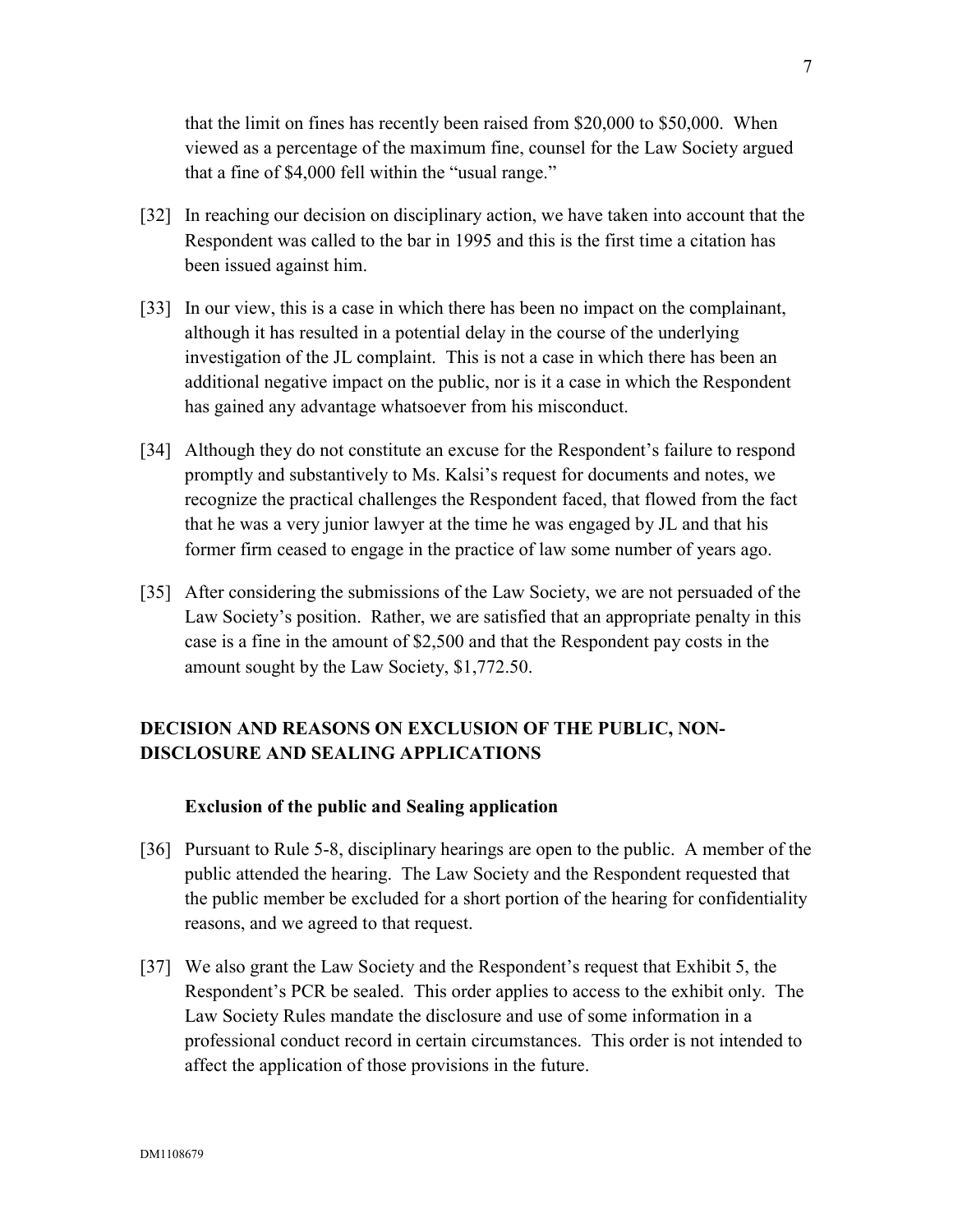#### **Non-disclosure application**

- [38] The Law Society and the Respondent request that certain information disclosed at the hearing be redacted to anonymize references to information that identifies the Respondent's clients, other parties and the Respondent's Professional Conduct Record.
- [39] This Panel adopts the views articulated in *Law Society of BC v Holland*, 2015 LSBC 36, at para 19:

It is important that clients not lose the protection of solicitor-client confidentiality simply because the Law Society has relied on documents containing confidential information for the legitimate purpose of bringing disciplinary proceedings against a lawyer or former lawyer. ...

[40] This Panel therefore orders that all copies of any transcripts, the citation and the affidavit of Paula Kelsi should be redacted for names of clients and other persons that the redacted names be substituted with initials for anonymity of those persons before disclosure to the public of these documents.

#### **ORDER**

- [41] This Panel orders as follows:
	- (a) The Respondent must pay a fine of \$2,500 by June 15, 2016;
	- (b) Pursuant to Rule 5-9(1), if anyone who is not a party to these proceedings applies for a copy of a transcript of the proceedings, before the transcript is provided, it will be redacted to anonymize references to information that identifies the Respondent's clients, other parties and the Respondent's Professional Conduct Record;
	- (c) Pursuant to Rule 5-9(2), if anyone who is not a party to these proceedings applies for a copy of Exhibit 1 (Citation), identifying information about the client referred to in the Citation will be anonymized;
	- (d) Pursuant to Rule 5-9(2), if anyone who is not a party to these proceedings applies for copy of Exhibit 2 (Affidavit of Paula Kalsi), all identifying information about the Respondent's client or clients and other parties will be anonymized;